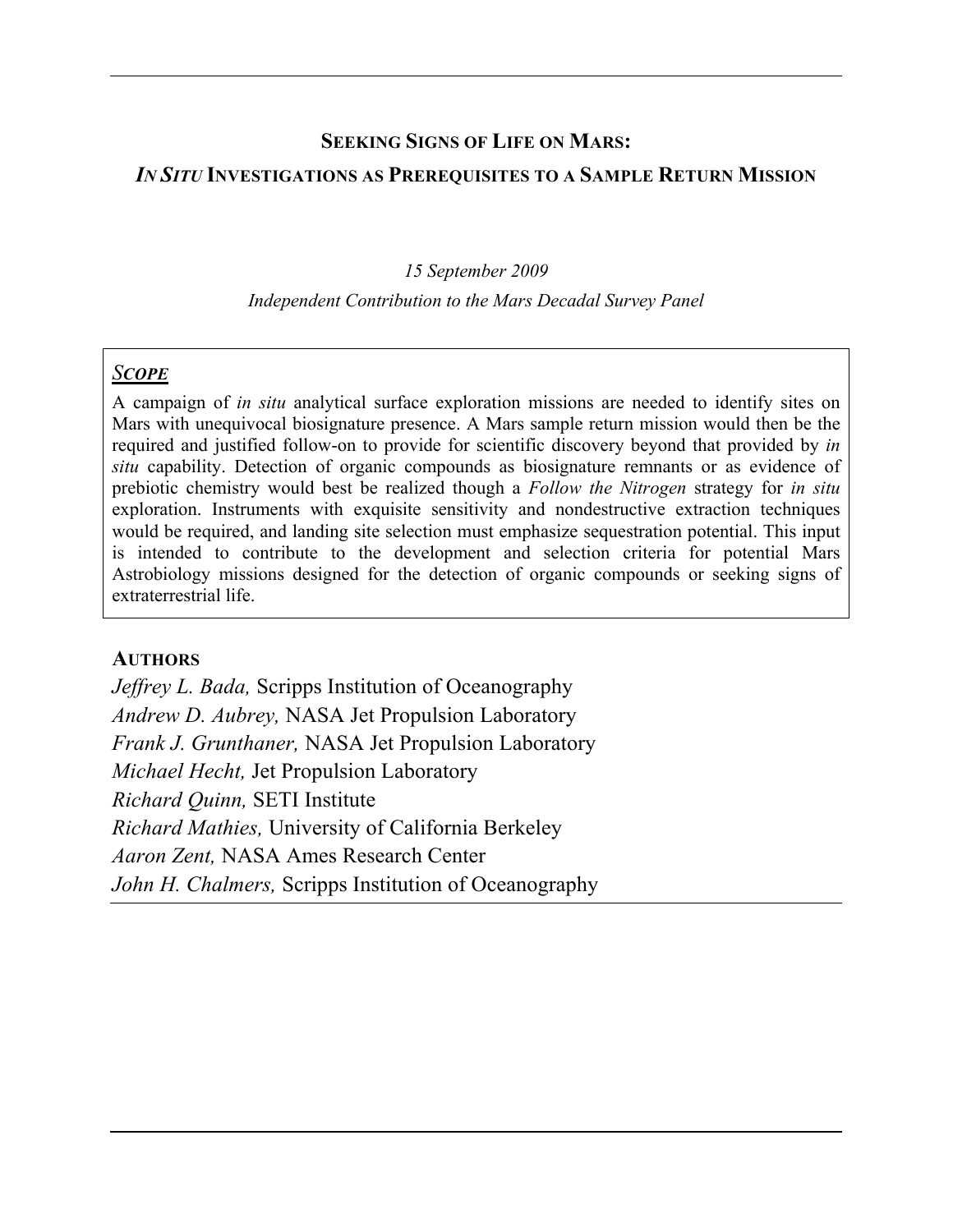# *INTRODUCTION*

"*Seeking Signs of Life*" was introduced at the most recent MEPAG meeting as the new theme for Mars exploration, replacing the "*Follow the Water*" strategy that has carried us through the last decade. This shift reflects the latest Astrobiology Goals document [Des Marais 2008], and is a welcome evolution both within the planetary science community and among the public at large. To realize this ambitious goal, we must focus our search on markers that either indicate an environment conducive to prebiotic synthesis or directly reveal extinct or extant life. It would take little more than detection of a particular set of organic compounds to demonstrate that Mars was once a cradle for biochemistry as we know it on Earth.

Two strategies have been suggested for seeking signs of life on Mars: The aggressive robotic pursuit of biosignatures with increasingly sophisticated instrumentation vs. the return of samples to Earth (MSR). While the former strategy, typified by the Mars Science Laboratory (MSL), has proven to be painfully expensive, the latter is likely to cripple all other activities within the Mars program, adversely impact the entire Planetary Science program, and discourage young researchers from entering the field.

In this White Paper we argue that it is not yet time to start down the MSR path. We have by no means exhausted our quiver of tools, and we do not yet know enough to intelligently select samples for possible return. In the best possible scenario, advanced instrumentation would identify biomarkers and define for us the nature of potential sample to be returned. In the worst scenario, we would mortgage the exploration program to return an arbitrary sample that proves to be as ambiguous with respect to the search for life as ALH84001.

A robust robotic program to seek signs of life should reach beyond MSL in several respects. Supported by orbital remote sensing, advanced mobility and precision landing technology should be applied to access potentially habitable environments such as the subsurface, gullies, layered sediments, and ice sheets. Microanalytical techniques should be applied *in situ* to identify physical textures and surface chemical signatures of rocks, soils and ices. In this paper, we concentrate on the next generation of a *Follow the Nitrogen* approach [Capone 2006] using exquisitely sensitive microfluidic techniques such as microcapillary electrophoresis to identify and determine the concentrations of amino acids, nucleobases, amino sugars, and other essential organic molecules.

We argue here that when *in situ* methods have definitively identified biomarkers, or when all reasonable *in situ* technologies have been exhausted, it would be time for MSR. We are not yet at that crossroad.

# *1. MARS SAMPLE RETURN (MSR) SHOULD ONLY BE SUPPORTED AFTER THE PRESENCE OF BIOMARKERS HAS BEEN CONFIRMED.*

Mars sample return missions would eventually allow for high precision measurements to be conducted with higher sensitivity, accuracy, and greater scope than is possible with *in situ* instrumentation. The major scientific drawbacks of such mission architectures would be the low achievable sample return masses ( $\sim$ 350 grams), the fact that any returned sample(s) would only probe a minute geographical area on Mars, and the fact that no unequivocal evidence of biosignatures has yet been obtained to ensure that the returned sample would address the potential detection of extraterrestrial life. Current MSR strategies do not address major goals of the Mars scientific community such as surface geochemical microscale and macroscale heterogeneity, nor would the sparse returned sample allow for any relative characterization of spatial variability. Our current state of knowledge regarding the surface geochemical diversity of Mars is not so much hindered by instrument resolution as the lack of appropriately diverse samples for investigation. MSR would not help to address this issue. Sample return missions would have the drawback of being prohibitively expensive, exceeding the cost of 3 NASA flagship missions. Therefore, the central criterion for the implementation of a Mars sample return mission becomes: what would be an acceptable scientific return to justify such a large expenditure of engineering and capital resources? We argue that a credible and sustainable sample return mission must necessarily be preceded by the *in situ* detection of organic compounds to justify such an expenditure.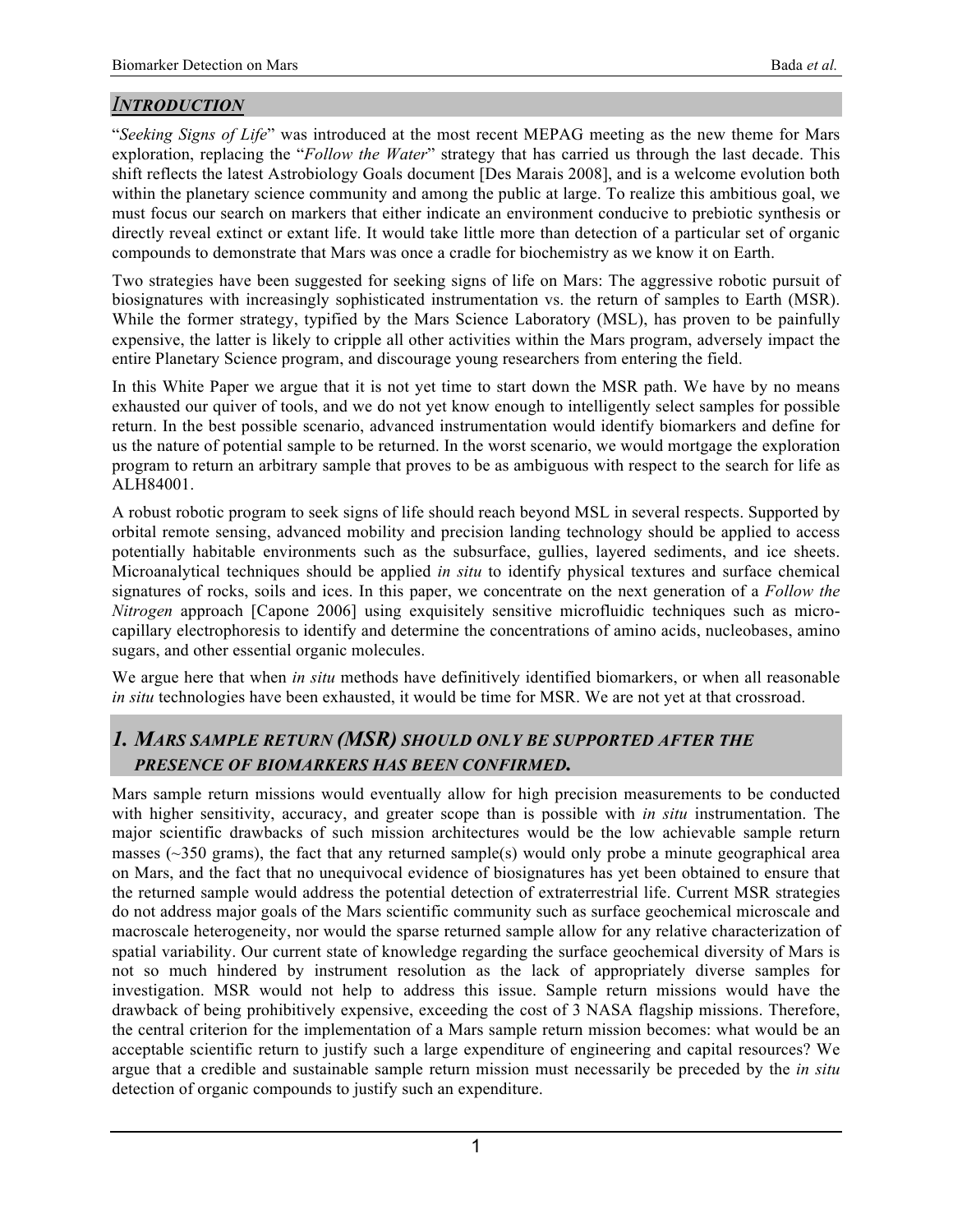Recent successful robotic missions and *in situ* experiments include the Mars Exploration Rovers (MERs) and the chemical results of Phoenix [Hecht 2009]. Opportunities to incorporate advanced *in situ* flight instruments on future missions would allow for thorough investigations of regional variability of habitability potential *via* the search for organic compounds (*e.g.* Sample Analysis at Mars, SAM, aboard MSL) and the concentrations of oxidants within the Mars regolith.

There are serious community reservations about a rush to commit valuable scientific resources and funding to MSR until a valid scientific discovery has been made to justify investment – the *in situ* detection of localized biosignatures and an attempt at characterization of spatial variability as a function of depth or mineralogy would make a strong case as a valid scientific rationale on which to pursue expensive sample return ambitions. We feel that organic detection efforts over the next two decades *via* investment into advanced *in situ* robotic instrumentation are fundamental in support of a future intelligent MSR mission. Currently, MSR is regarded by much of the scientific community as largely weighted towards a technology demonstration as the rationale for good astrobiology will not be apparent until we discover more about our neighboring planet.

## *2. ASTROBIOLOGY INSTRUMENTATION MUST INCLUDE SPECIFIC CAPABILITIES FOR IDENTIFICATION OF UNEQUIVOCAL BIOSIGNATURES FOR INVESTIGATION INTO THE PRESENCE OF ORGANICS WITH RESPECT TO LIFE DETECTION.*

We feel that the high costs and program implications associated with a potential MSR mission must be preceded by the *in situ* detection of organic compounds on Mars. The term biosignature can apply to the presence of morphological features, molecular organic compounds, or the presence of inorganic phases (*e.g.* mineralogical) that are present as a result of biological activity. Here we focus on organic molecular biosignatures because they are necessary to supplement any morphological biosignatures in order to provide unequivocal evidence of life [Cady 2003; Westall 2008].

The search for organics on Mars remains a central goal in near future Mars exploration. To date, most efforts for chemical biosignature detection have centered on a *Follow the Carbon* approach [Farmer & Des Marais 1999]. It has been argued that while there are numerous abiotic pathways to carbon chemistry, the presence of nitrogenous compounds is specifically diagnostic for biogenicity on Mars, a planet that lacks widespread inorganic nitrate deposits [Capone 2006]. We endorse here a variation of the *Follow the Nitrogen* approach in which chemical characterization of highly specific nitrogenous compound classes would provide a method for unequivocal biosignature detection.

In our view, the relative fitness of a biomarker for life detection depends primarily on the following criteria:

### *1) UBIQUITOUS MOLECULAR COMPONENT OF MICROBIAL LIFE;*

## *2) ALLOWS FOR DISCRIMINATION BETWEEN BIOGENIC AND ABIOTIC SYNTHETIC INVENTORIES;*

### *3) BIOMARKERS MUST BE STABLE OVER GEOLOGICAL TIMESCALES.*

The largest fractions by dry mass of microbial cells are proteins and nucleic acids (**Fig. 1A**), both of which are labile organic compounds. Of these reservoirs, amino acids (protein components) and the nucleobases cytosine, adenine, and guanine (nucleic acid components) are organic primary amines and have been recommended amongst the highest priority molecular compounds for astrobiological investigation in a recent ESA study [Parnell 2007]. Furthermore, >80% of the total dry weight of *E. coli* is composed of amine containing organics (ACOs). Not only is the detection of these compounds important as molecular building blocks of life as we know it, these compounds offer ability to discriminate between their biogenic or abiotic origin – a critical requirement for a definitive and unequivocal life detection approach.

Amino acids, which are present in proteins in exclusively levorotary configurations, can be discriminated from any abiotic reservoir (formed *via* prebiotic chemistry on the Martian surface or from exogenous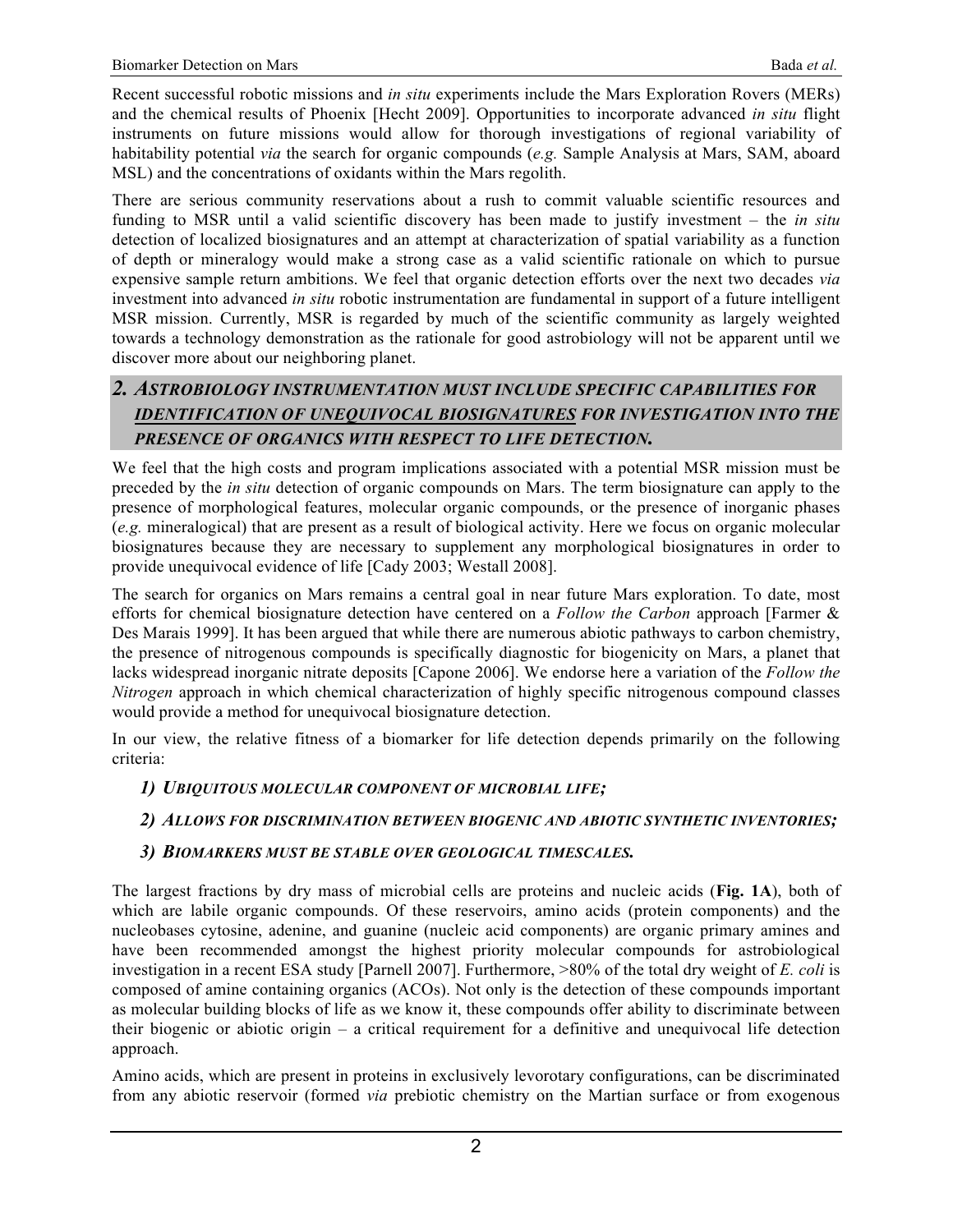delivery) through chirality measurements [Kvenvolden 1973]. Likewise the determination of the chirality of sugars, present as microbial cell wall components in exclusively the dextrotary configuration, has also been suggested as an effective method for biosignature detection [Westall 2000a]. The detection of these primary amine components (*i.e.* amino acids, amino sugars) and determination of their chirality offers unequivocal determination of the presence of biosignatures on Mars. Extracellular polymeric substances (EPS), primary secretions constituting microbial biofilms [Meyer 1999], contain extremely high levels of protein ranging from 14-35% (**Fig. 1B**) and would also be detectable as robust biomarker compounds by probing the chirality of their component amino acids. In this robust nitrogen-centric life detection strategy, it is necessary to probe small molecular components (*e.g.* amino acids from proteins and amino sugars from microbial cell walls) in order to determine a biogenic origin.



**polymeric substances, EPS [Tsundeda 2003], primary components of bacterial biofilms. [LPS=lipopolysaccharides; PG=peptidoglycan; asterisk denotes compounds containing primary amines]**

Among the most refractory cellular material present within microbial cell walls are structural components that compose  $\sim$ 15% of the total mass of microbial cells by dry weight [Fig. 1A]. These compounds include fatty acids (*e.g.* lipids), sugars, and peptidoglycans (mureins). Of these compounds, components of peptidoglycan may be the most reliable biomarker because it allows for greater preservation of amino acids over geological timescales by effectively sequestering these compounds within a more refractory matrix [Grutters 2002]. Nitrogenous primary amine compounds, particularly amino acids and amino sugars, are present in high concentrations within peptidoglycans. Microbial biofilms have also been suggested as refractory targets for the detection of remnants of extraterrestrial microbial life [Westall 2000b; Boston 2001]. The potential for mineralization of the biofilm residue offers strong preservation potential for the molecular constituents. Amino acids are also present at significant concentrations within desert varnishes at hundreds of parts-per-billion (ppb) levels and these refractory materials have been suggested to form through microbial processes [Perry 2003].

ACOs, including proteins and their component amino acids, are generally classified as labile materials compared to more refractory molecular classes such as fatty acids [*e.g.* Eglinton 1991]. An empirical study of amino acid exposure to galactic cosmic rays (GCR), fluxes of which are much greater on Mars than on Earth, estimates that catalytic degradation diminishes with depth and is completely attenuated at depths of  $\sim$ 3 meters [Kminek & Bada 2006]. However, kinetic models of the survival of primary amines conclude that amino acids could have potentially survived over 3.5 billion years of Mars' history [Kanavarioti & Mancinelli 1990]. The degradation of amino acids within evaporitic sulfate minerals inferred by the detection of amine decarboxylation products also suggests preservation over these timescales [Aubrey 2006]. Similar models of the diagenetic process of racemization, which is usually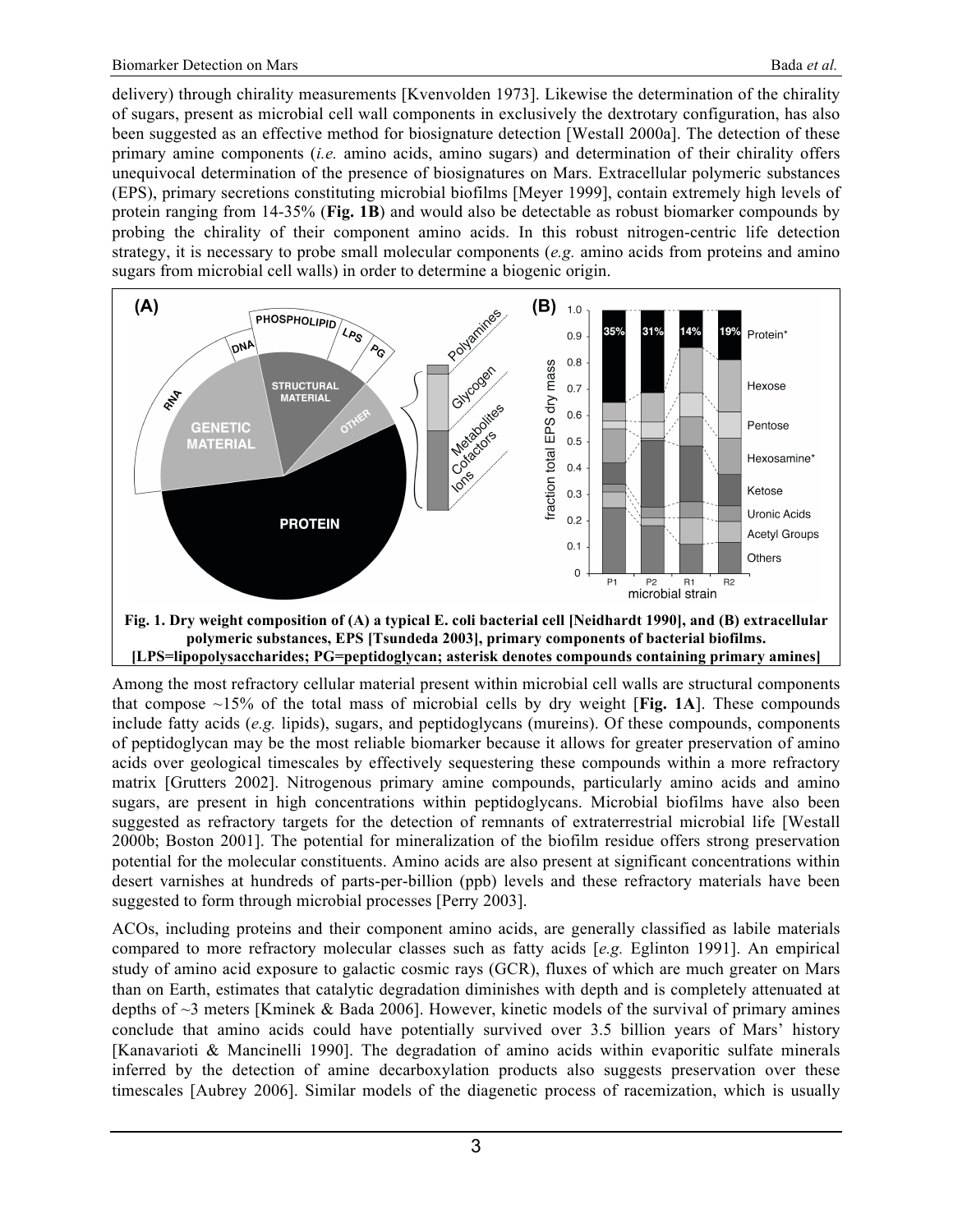much slower than degradation, concluded that amino acid chiral signatures should persist over billions of years and that these lifetimes are enhanced with low water activity and low temperatures, both conditions of which are satisfied on Mars [Bada & McDonald 1995]. The oldest indigenous amino acids claimed to have been measured were detected in late Precambrian aged samples [Akiyama 1982]. Nitrogenous biomarkers from proteins and peptides sequestered in soils and sediments are suggested to be preserved over geological timescales [Knicker 2004].

# *3. MINERALOGICAL ENVIRONMENTS TARGETED FOR ASTROBIOLOGICAL INVESTIGATION MUST SHOW HIGH ORGANIC SEQUESTRATION POTENTIAL.*

The strategy for the detection of extraterrestrial life is similar to the search for the earliest evidence of terrestrial life. The major challenge in this search is detecting biosignatures that have not been destroyed over time by metamorphic or diagenetic processes. This is an easier task on Mars than earth because of the lack of tectonic activity and observations of Noachian aged phyllosilicates exposed on the Martian surface [Bibring 2006]. While theoretical studies suggest that organic compounds degrade to heterocyclic carbon compounds over billion year timescales *via* oxidative pathways [Benner 2000], the total loss of all nitrogen even over geological timescales is unreasonable. Nitrogen is preferentially lost from the rock record compared to carbon as C:N ratios increase with time *via* diagenetic pathways [Ertel 1983]. However, analyses of terrestrial Archean aged rocks still show low amounts of nitrogen [Ueno 2004] and elevated amounts of ammonium [Honma 1996].

While not only a function of exposure temperature and time, the degradation of ACOs is strongly a function of the sequestration within mineral matrices [Farmer & Des Marais 1999]. Amino acids can be effectively encapsulated within minerals during their formation process. These processes could also act to isolate labile organics from surface oxidative processes such as oxidation by GCR [Aubrey 2006]. Under optimal depositional environmental conditions, for instance with rapid burial, it is possible for these compounds to be stable over geological timescales. Therefore there is a paramount need to identify astrobiologically relevant minerals that show potential for preservation over long timescales [Martinez-Frias 2006].

Geological targets for the detection of bioorganic compounds on Mars during future *in situ* missions should be focused on the following high priority mineralogical targets:

- *1. Evaporitic Materials (Sulfates, Halites) –* Evaporitic minerals show a high capacity for organic encapsulation during terrestrial formation, which effectively traps organics and sequesters them from the elements, and there is no reason that these processes shouldn't extend to Mars [Mancinelli 2004]. Minerals such as halite or gypsum provide ideal media for molecular trapping and remain stable over geological timescales. The preservation of organics, specifically primary amines [Aubrey 2006; Bada 2008] and enzymes [Tehai 2002], should be enhanced by sequestration. Fluid inclusions have been suggested to offer protection from oxidative and UV-catalyzed degradation and prevent dehydration, potentially preserving extant bacteria for hundreds of millions of years [Satterfield 2005].
- *2. Phyllosilicates –* The suggestion of clays as a prime target for the detection of biosignatures and organic preservation [Ehlmann 2008a] arises from the fact that these materials are traditionally associated with high organic loads and sorptive properties that effectively sequester and preserve organic materials [Keil 1994; Mayer 2004]. Archean materials that are enriched in ammonium ion (NH<sub>4</sub><sup>+</sup>) associate the high nitrogen levels with authigenic clays [Honma 1996], thereby acting to preserve organics over long timescales. Primary amines have been observed to show strong sorptive properties with clay minerals due to their high available surface area and charged surfaces [Keil 1998] and this capacity has been demonstrated in numerous empirical studies using kaolinite, montmorillonite, goethite, and illite [Wang & Lee, 1993; Ding & Heinrichs, 2002; Hedges & Hare, 1987; Greenland 1964].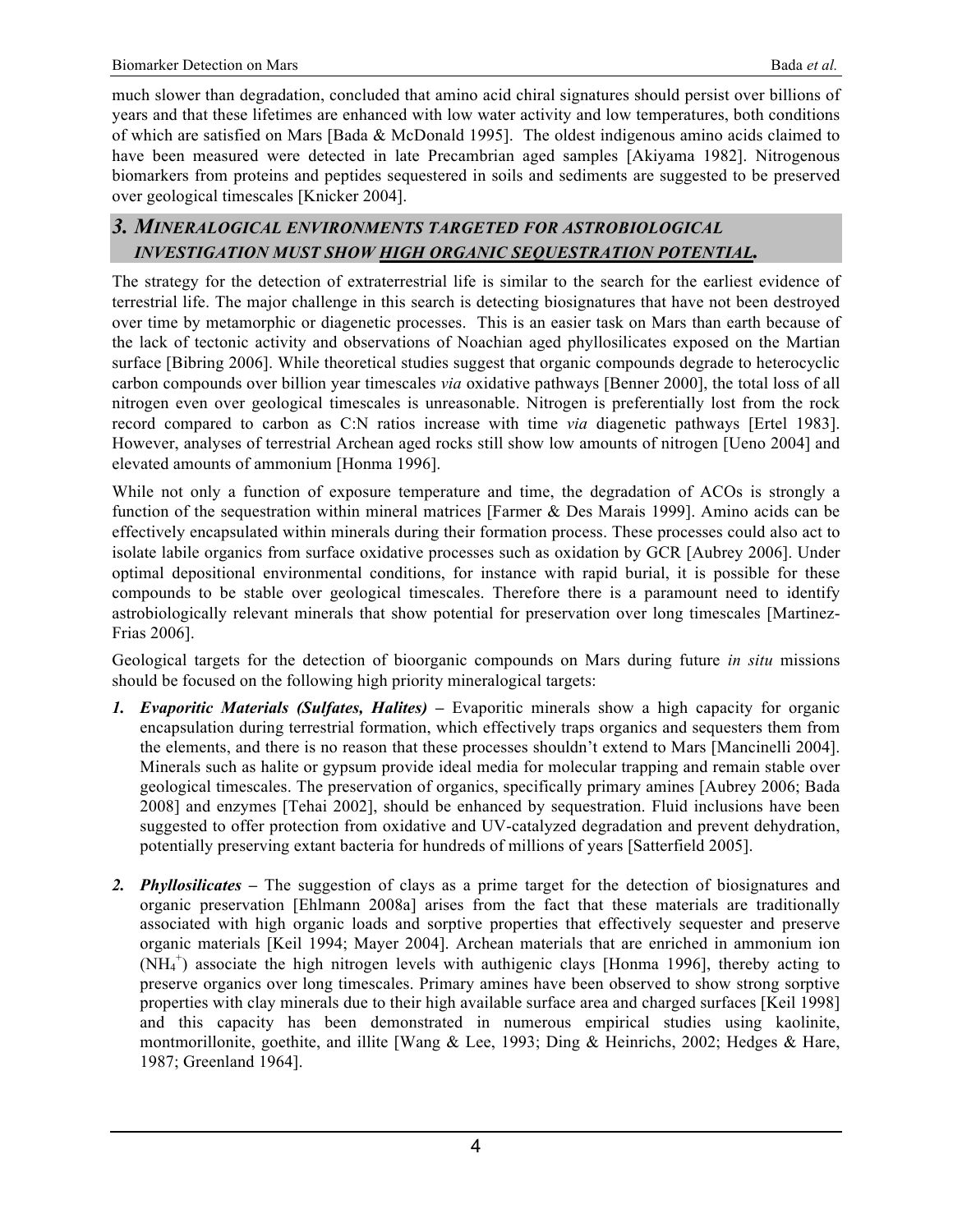- *3. Carbonates –* Data from the Compact Reconnaissance Imaging Spectrometer for Mars (CRISM) has recently been interpreted to show strong evidence of carbonate deposits  $(-5%)$  in close association with phyllosilicate-rich areas [Ehlmann 2008b]. Carbonates provide an interesting target to probe for biomarkers and are often associated with marine or lacustrine evaporitic environments, therefore it may have provided a past habitable environment in the early Noachian. Terrestrially, these materials show good preservation of precambrian morphological biosignatures [Farmer & Des Marais 1999] and might be expected similarly to preserve chemical biosignatures.
- *4. Polar Layered Deposits (PLDs) –* An important target for astrobiological investigation includes the Mars Polar Layered Deposits (PLDs). It has been demonstrated that harsh surface conditions on Mars lead to enhanced organic degradation due to GCR [Kminek & Bada 2006] and oxidative processes [Benner 2000]. The reason PLDs are attractive targets for *in situ* instrument investigation is that the samples would be delivered for analysis in the aqueous state and deep access to ice reservoirs through sample drilling and/or melting would allow investigation into the variation with depth of nitrogenous biomarkers.

From a life detection standpoint, the most relevant facies on Mars are lacustrine and fluvial deposits which are particularly attractive because their presence indicates water activity. These sediments include evaporitic sulfates as well as phyllosilicate-rich areas, which are suspected to be products of aqueous activity over basaltic material. Halites and sulfates may have extended the presence of water in the liquid state on the surface of Mars because of freezing point depression and slower evaporation rates experienced in these brines [Altheide 2009]. These layered fluvial and lacustrine materials (sulfates, phyllosilicates, carbonates) are primary targets for future astrobiological missions as these types of terrestrial facies are strongly associated with high biodensities on Earth.

### *4. REQUIREMENTS FOR IN SITU LIFE DETECTION INSTRUMENTATION CAPABILITIES*

If organics are present on the surface of Mars, they are expected to be present at extremely low concentrations (ppb), orders of magnitude below the sensitivities of most flight instrument technologies. Therefore, it is necessary to assure that the techniques of extraction and analysis degrade as little as possible of the labile organic inventory that may be present in the Mars regolith. Extraction methods must demonstrate that they are non-destructive with respect to target biomarker compound classes while analytical methods must be focused on the detection of extremely low levels of biomolecular compounds. Over the last decade the development of the *Urey* instrument for organic and oxidant detection on Mars has succeeded in addressing many of the aspects of primary concern for effective detection of biosignatures on Mars [Aubrey 2008].

## *(A) ASTROBIOLOGY IN SITU INSTRUMENTATION MUST INCLUDE SPECIFIC CAPABILITIES FOR IDENTIFICATION OF NITROGENOUS ORGANIC COMPOUNDS FOR LIFE DETECTION INVESTIGATIONS.*

The advantage of a *Follow the Nitrogen* approach to biosignature detection is strengthened by the intrinsic chirality of amino acids and amino sugars that are incorporated into terrestrial life. Likewise, extraterrestrial life would be expected to exhibit similar characteristics [Pace 1997]. Primary amines are detected with extraordinarily high sensitivity after derivatization with highly specific fluorophores and analysis by laser-induced fluorescence (LIF), a central theme for detection of ACOs utilized by the *Urey* instrument.

The *Urey* Instrument is an advanced *in situ* instrument suite designed to assess the presence of organics and oxidants on the Martian surface [Aubrey 2008]. The biomolecules targeted by *Urey* include amino acids, nucleobases with exocyclic amine groups (e.g. cytosine and adenine), amino sugars, diamines and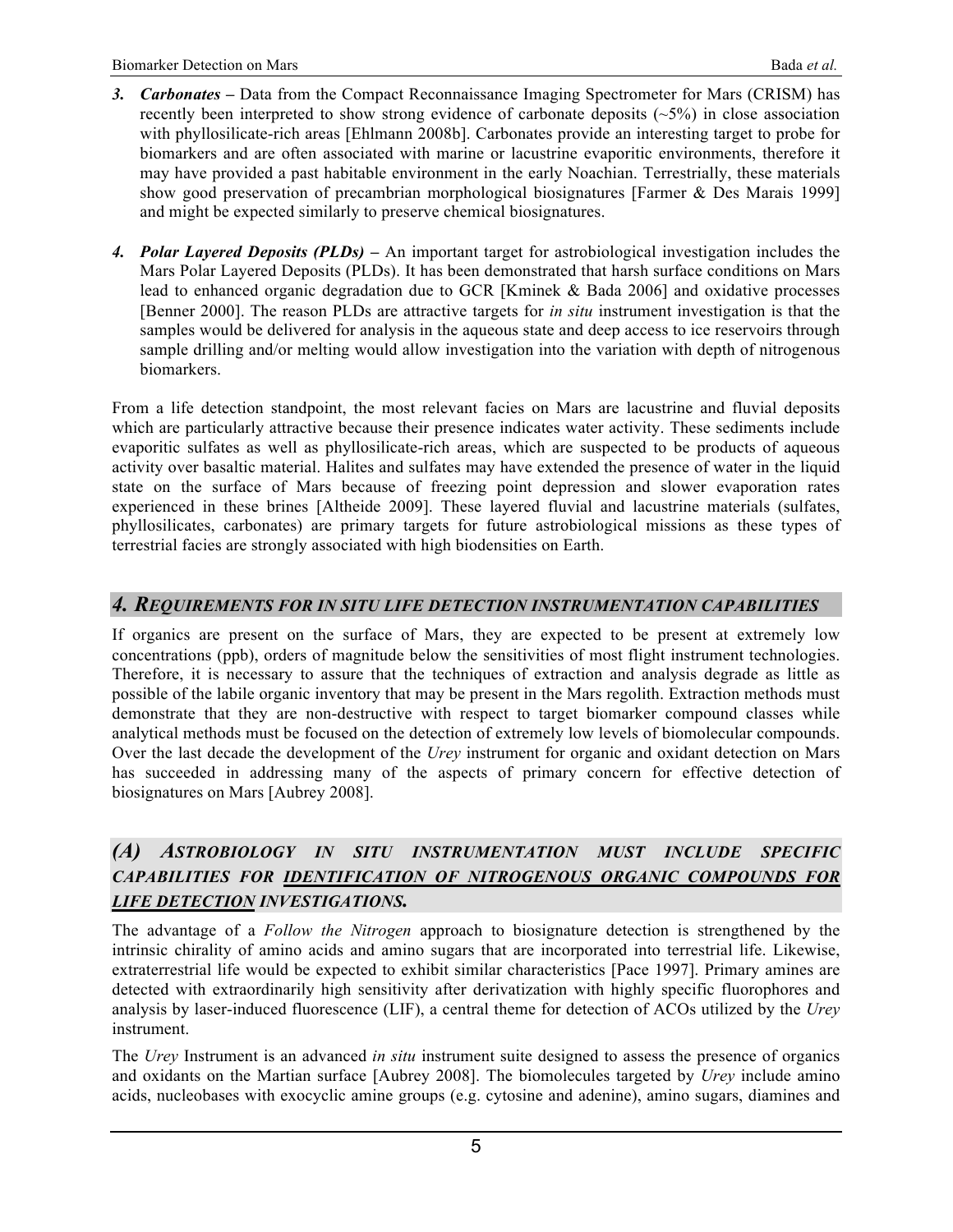other primary amine degradation products that may be present due to extinct or extant life [Skelley 2006]. Resolution of enantiomers using a micro-capillary electrophoresis ( $\mu$ CE) analytical chip, called the Mars Organic Analyzer (MOA), allows for positive life detection results [Skelley 2007]. This lab-on-a-chip microanalysis system provides for a wide variety of analytical chemical techniques in a compact low mass structure [Skelley 2007].

# *(B) EXTRACTION METHODS FOR THE ISOLATION OF ORGANIC COMPOUNDS FROM MARS REGOLITH NEED TO PRESERVE THE TARGET MOLECULAR COMPOUNDS WITH LOW AMOUNTS OF DEGRADATION.*

The null detection of organics by the Viking lander resulted in the hypothesis that powerful surface oxidants overwhelmed the accumulation of any organics on the surface of Mars [Klein 1979]. Subsequent studies suggest that the Viking gas-chromatograph-mass spectrometer (GCMS) would not have detected organics at low parts-per-million (ppm or µg/g) levels [Navarro-González 2006] and the GCMS would not have been sensitive to microbes present in soils at levels  $\sim 10^7$  cells/gram [Glavin 2001]. In the presence of oxidants, measurements of Atacama Desert soils indicate that GCMS detection limits are no greater than 150 ppb in analyses of Atacama Desert soils [Navarro-González 2009]. Studies further suggest that oxidants interfere with thermal volatilization (TV) extraction approaches, including the methods utilized by the Phoenix Thermal and Evolved Gas Analyzer (TEGA), the MSL Sample Analysis at Mars (SAM) instrument, and the ExoMars Mars Organic Molecule Analyzer (MOMA). The recent detection of high levels of perchlorate at the Phoenix landing site by the Mars Electrochemistry and Conductivity Analyzer (MECA) at levels of 0.6% [Hecht 2009] make this danger extremely relevant. While enhanced degradation of organics in the aqueous phase is insignificant at perchlorate concentrations up to 0.1 M [Abdullah 1990], *rapid catalytic oxidative degradation of reduced carbon* is observed in solid samples [Patai & Hoffman 1950] at temperatures of 367°C. This is in accord with recent results from the Phoenix Thermal Evolved Gas Analyzer (TEGA) team that show copious  $CO<sub>2</sub>$  evolution at low temperatures from mellitic acid decomposition due to the presence of perchlorate [Ming 2009].

To address these problems, recent developments have demonstrated non-destructive aqueous extraction and analytical methods for future astrobiological instrumentation. Wet chemical extraction techniques under investigation include subcritical water, SCWE [Amashukeli 2007], aqueous microwave assisted extraction, MAE, and organic solvent extraction [Buch 2003]. Complementary to solvent extraction methods is the development of miniaturized analytical space flight instruments that require aqueous extracts including microfluidic capillary electrophoresis chips,  $\mu$ CE [Skelley 2005], liquidchromatography mass-spectrometrometers, LC-MS [Liu 2008], and Life Marker Chips, LMC [Sims 2008]. Based on the scientific rationale above, it appears that TV approaches place a severe risk of degradation during extraction while aqueous extraction methods are non-destructive and would be best suited for the extraction of trace levels of organic materials from Mars regolith samples.

Incredibly high sensitivity to primary amines would be achieved by the proposed *Urey* instrument which involves extraction of bound organics from mineral matrices using subcritical water extraction (SCWE). SCWE treatment has been demonstrated to liberate organics from Mars regolith analogs using dielectric tuning of a single ultra-high purity solvent - water. Another important aspect of SCWE extraction is that it simultaneously hydrolyzes proteins into component amino acids which can then be resolved using the MOA analytical chip. The SCWE operating conditions have been optimized for extraction of amino acids from soils collected in Atacama Desert [Amashukeli 2007] - one of the best Mars regolith analog sites [Banin 2005]. The capabilities of SCWE are not limited to the extraction and analysis of primary amines and it has been demonstrated as a front-end extraction method for analytical determination of polycyclic aromatic hydrocarbons (PAHs), fatty acids, and other more complex biomarker compounds [Becker 2006].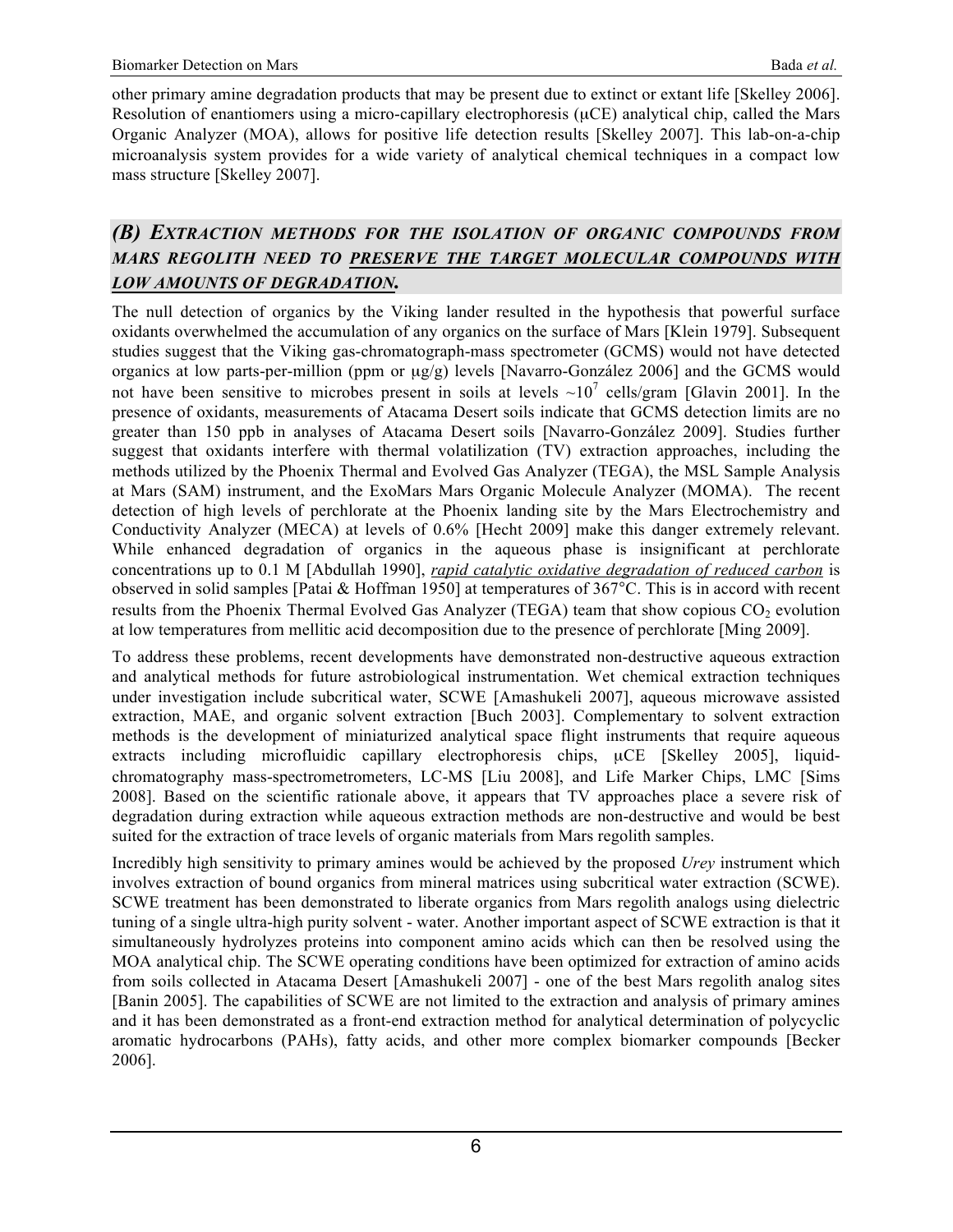## *(C) IN SITU INSTRUMENT DETECTION STRATEGIES MUST BE CAPABLE OF PROBING TRACE AMOUNTS OF ORGANIC COMPOUNDS.*

Diagenetic pathways may have acted to degrade organic compounds over time due to the oxidizing surface conditions on Mars [Benner 2000]. For this reason, it is paramount that technologies exist for highly specific quantification of the target biomolecular compounds at trace levels, equivalent to low parts-per-billion (ppb) or parts-per-trillion (pptr) sensitivity. Field studies carried out in 2005 as part of *Urey* instrument development efforts have shown that in extremely arid locations like the Atacama Desert, variations in biodensity are incredibly pronounced on both the macroscale and microscale [Skelley 2007]. If similar levels of biological heterogeneity were expected at one time on Mars, then it is probable that biosignatures could remain elusive during *in situ* investigation if instruments with inadequate sensitivity were utilized. Similarly, selection of a limited sample size could result in a null result for life detection during MSR missions and poses a high risk of ultimate failure.

The nitrogen-centric life detection approach allows for highly sensitive detection limits *via* laser induced fluorescence (LIF) detection of primary amines after derivatization using fluorophores as highly specific probes for extremely low-level quantification [Skelley & Mathies 2003]. After wet chemical extraction (*e.g.* SCWE), detection limits in the picomole (pM) to femtomolar (fM) range are achieved with µCE-LIF quantification [Chiesl 2009; Skelley 2005]. The techniques utilized for these high sensitivities are appropriate for all primary amines including protein fragments with a terminal amine group. The high performance of the *Urey* instrument was demonstrated under a NASA Goddard comparative instrument performance investigation of Mars analog mineralogical analogs in the Astrobiology Sample Analysis Program (ASAP) [Glavin 2009].

Still higher sensitivities can be achieved through concentration methods such as sublimation [Glavin 2001] or solid-phase extraction (SPE) concentration of an aqueous extract. The combination of nondestructive aqueous extraction methods (SCWE) combined with inline concentration and LIF detection allows for the most sensitive methods to probe trace amounts of organics during *in situ* investigations. These methods allow for sub-ppb sensitivities that correspond to  $\sim 10^3$  cell equivalents per one gram of soil. *Urey* also includes the Mars Oxidant Instrument (MOI) for the detection of soil and atmospheric oxidants in the same sample in which organic biomarker concentration was analyzed. In this way the oxidative chemical context can be correlated with biomarker levels found.

## *CONCLUSION*

The contents of this paper closely align with the objectives set forth in the 2008 Astrobiology Roadmap [Des Marais 2008], specifically: *Objective 2.1 – The Detection of Life on Mars*, and *Objective 7.2 – The Search for Biosignatures in Nearby Planetary Systems*. Westall [2000a] has argued that the search for life must "be based on a coordinated strategy to search for visible, biochemical and geochemical signs of life in a suitable environment". In this white paper, we address the biogeochemical perspective and scientific rational behind a *Follow the Nitrogen* strategy towards organic and biomarker detection. The ability to chemically resolve biosignatures using primary amine distributions and chirality at high sensitivity could enhance our knowledge of the range of conditions suitable for prebiotic synthesis and perhaps allow for the first detection of organics on Mars – possibly evidence of a second genesis. Extremely high sensitivity is necessary due to the harsh environmental conditions on Mars and the fact that only the top few meters of regolith will be accessible. Drilling to the greatest depth possible will allow for the greatest chance of success of detecting organics and potential biosignatures on Mars [Kminek & Bada 2006]. The 2011 MSL includes capabilities to drill centimeters deep within surface rocks while ExoMars, set to launch in 2018, includes a sample drill that will provide capability to probe up to  $\sim$ 2 meters depth within the regolith. Instruments most well suited for investigation of organics on Mars that follow this strategy include the *Urey* instrument for organic and oxidant detection [Aubrey 2008].